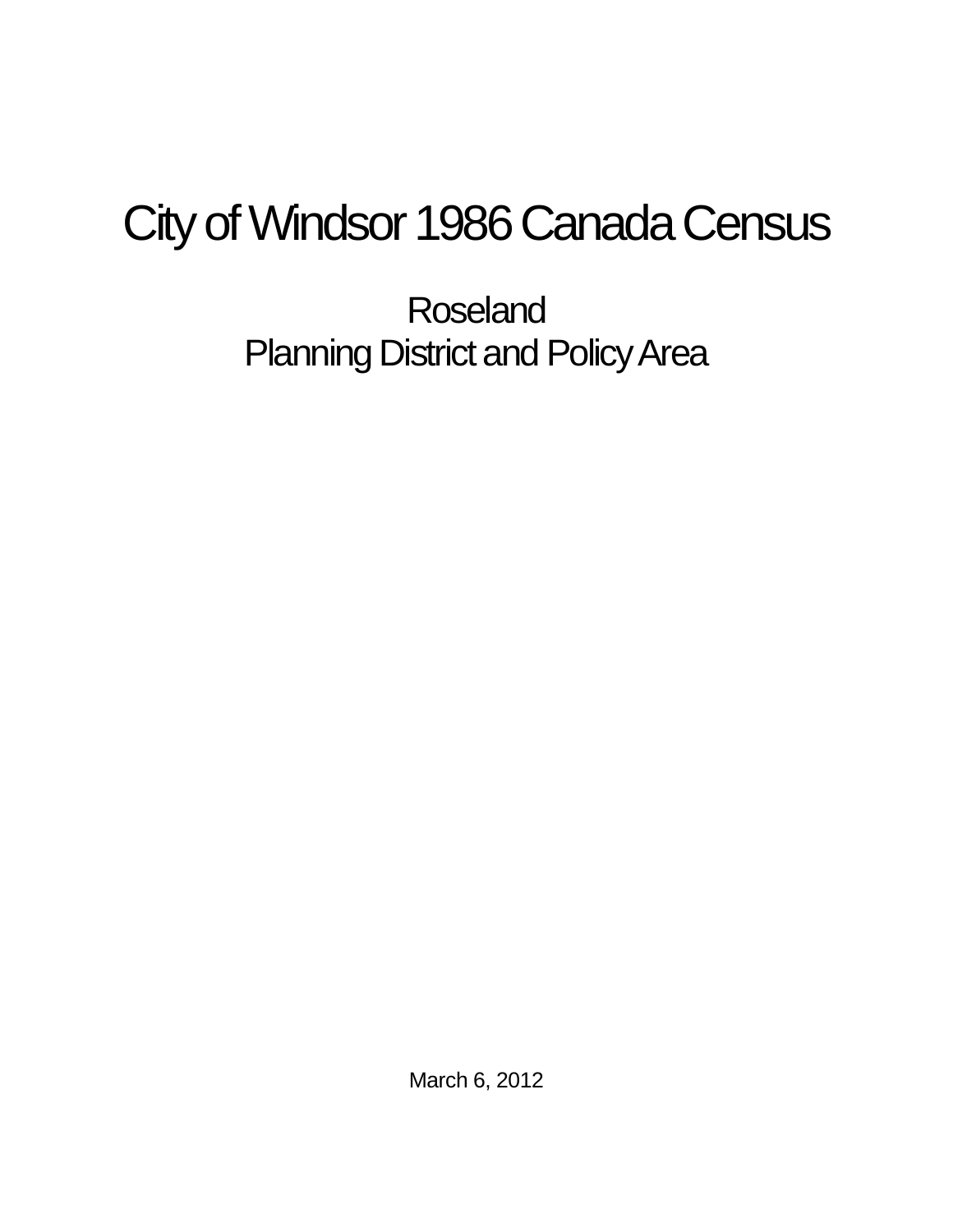## **Table of Contents**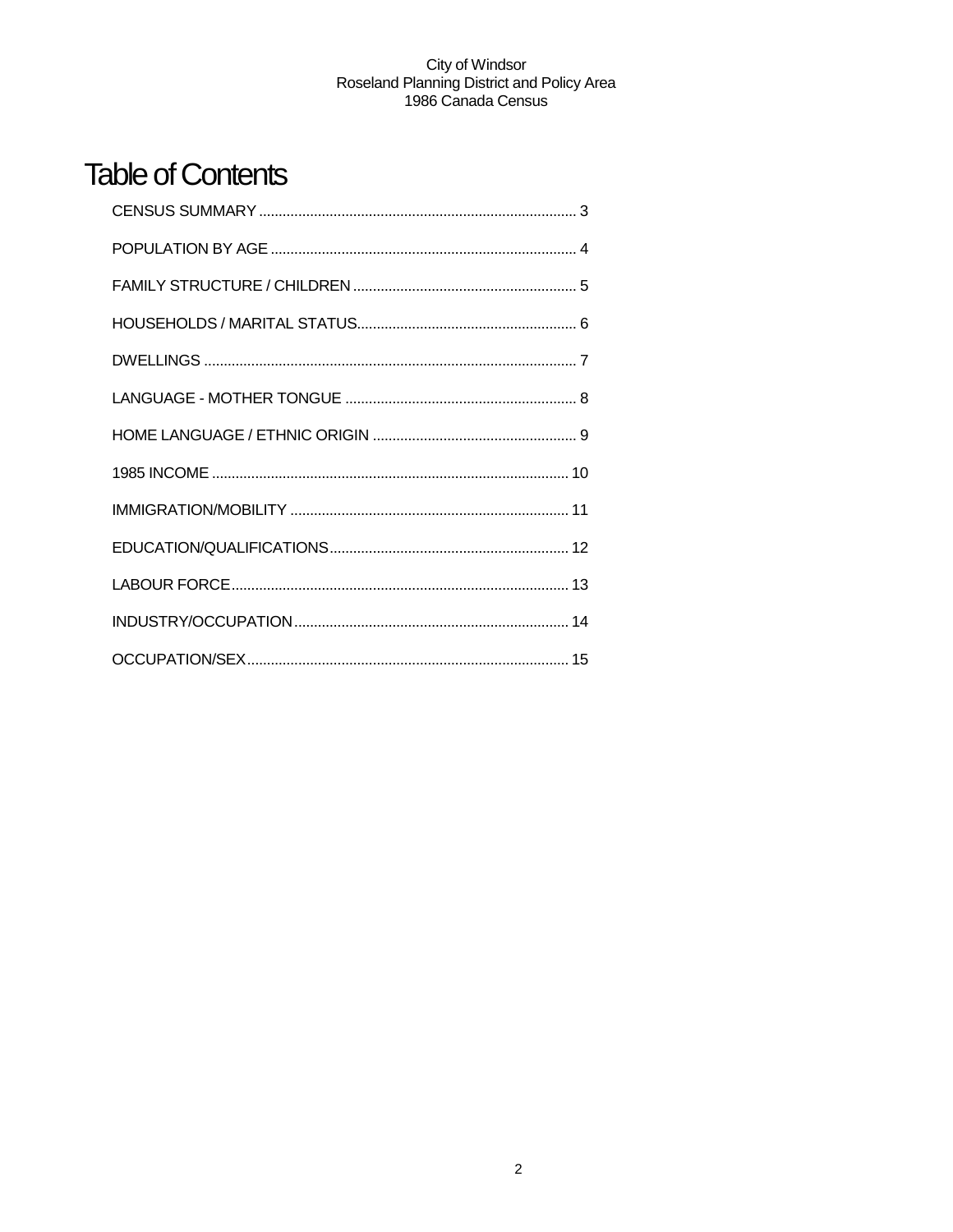## CENSUS SUMMARY

| <b>CENSUS SUMMARY</b>          | Roseland  |         |
|--------------------------------|-----------|---------|
| Total population (% base)      | 6,703     |         |
| By sex:                        |           |         |
| <b>Male</b>                    | 3,43051%  |         |
| Female                         | 3,24548%  |         |
| By age:                        |           |         |
| 0 to 4 years                   |           | 345 5%  |
| 5 to 19 years                  | 1,460 22% |         |
| 20 to 24 years                 |           | 675 10% |
| 25 to 34 years                 |           | 835 12% |
| 35 to 44 years                 |           | 855 13% |
| 45 to 54 years                 |           | 980 15% |
| 55 to 64 years                 |           | 955 14% |
| 65 to 74 years                 |           | 435 6%  |
| 75 years and over              |           | 145 2%  |
| Average age of population      | 36.4      |         |
| Total census families (% base) | 1,900     |         |
| <b>Husband-wife families</b>   | 1,740 92% |         |
| With no children at home       |           | 58031%  |
| With children at home          | 1,16061%  |         |
| Lone-parent families           |           | 165 9%  |
| <b>Total children at home</b>  | 2,570     |         |
| Average children per family    | 1.4       |         |
| Private households (% base)    | 2,130     |         |
| <b>Persons in households</b>   | 6,655     |         |
| Average persons per household  | 3.1       |         |
| Occupied dwellings (% base)    | 2,130     |         |
| Owned                          | 2,035 96% |         |
| Rented                         |           | 85 4%   |
| Single detached house          | 1,98593%  |         |
| Apartment 5 or more storeys    | 01        | 0%      |
| Other type of dwelling         | 140       | 7%      |
| 1985 Avg. hhld income (est.)   | 52,053    |         |
|                                |           |         |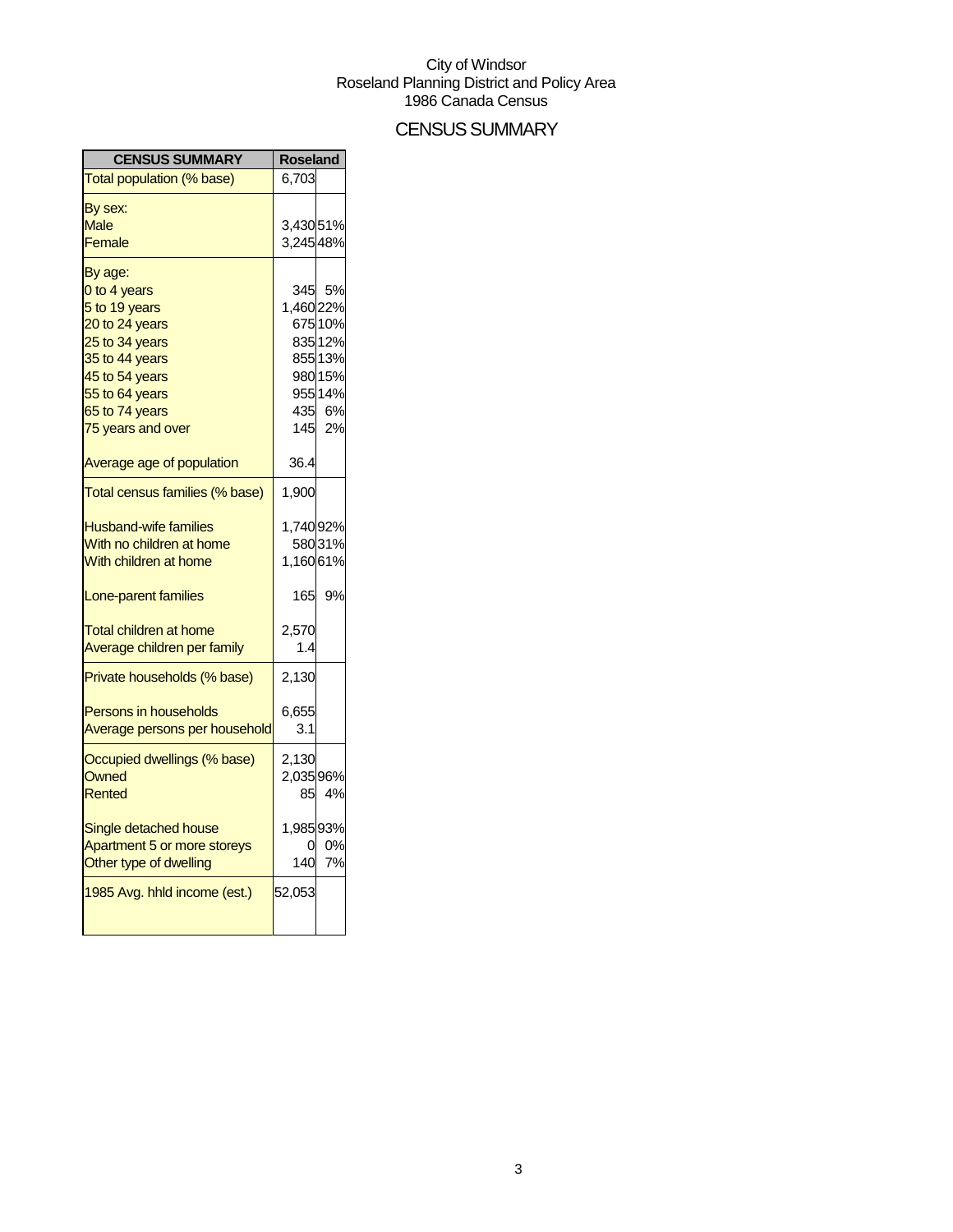## POPULATION BY AGE

| <b>POPULATION BY AGE   Roseland</b> |                        |  |
|-------------------------------------|------------------------|--|
| Total population (% Base) 6,703     |                        |  |
| Average age of population 36.4      |                        |  |
| By age:                             |                        |  |
| $0 - 4$ years                       | 345<br>5%              |  |
| $5 - 9$ years                       | 360<br>5%              |  |
| 10 - 14 years                       | 480 7%                 |  |
| 15 - 19 years                       | 620 9%                 |  |
| $20 - 24$ years                     | 675 10%                |  |
| 25 - 34 years                       | 835 12%                |  |
| 35 - 44 years                       | 855 13%                |  |
| 45 - 54 years                       | 980 15%                |  |
| 55 - 64 years                       | 955 14%                |  |
| 65 - 74 years                       | 435 6%                 |  |
| 75 years and over                   | 145<br>2%              |  |
|                                     |                        |  |
| <b>Male population</b>              | 3,430 51%              |  |
| Average age of males                | 35.8                   |  |
|                                     |                        |  |
| By age:                             | 195<br>3%              |  |
| $0 - 4$ years                       | 190                    |  |
| 5 - 9 years                         | 3%                     |  |
| 10 - 14 years                       | 265<br>4%              |  |
| 15 - 19 years                       | 320<br>5%              |  |
| 20 - 24 years                       | 385<br>6%<br>420<br>6% |  |
| 25 - 34 years                       | 395<br>6%              |  |
| 35 - 44 years<br>45 - 54 years      | 480<br>7%              |  |
| 55 - 64 years                       | 490<br>7%              |  |
| 65 - 74 years                       | 240<br>4%              |  |
| 75 years and over                   | 1%<br>60               |  |
|                                     |                        |  |
| <b>Female population</b>            | 3,245 48%              |  |
| Average age of females              | 37                     |  |
|                                     |                        |  |
| By age:                             |                        |  |
| $0 - 4$ years                       | 2%<br>150              |  |
| $5 - 9$ years                       | 170<br>3%              |  |
| 10 - 14 years                       | 215<br>3%              |  |
| 15 - 19 years                       | 300<br>4%              |  |
| $20 - 24$ years                     | 290<br>4%              |  |
| 25 - 34 years                       | 415<br>6%              |  |
| 35 - 44 years                       | 460<br>7%              |  |
| 45 - 54 years                       | 7%<br>500              |  |
| 55 - 64 years                       | 465<br>7%              |  |
| 65 - 74 years                       | 195<br>3%              |  |
| 75 years and over                   | 85<br>1%               |  |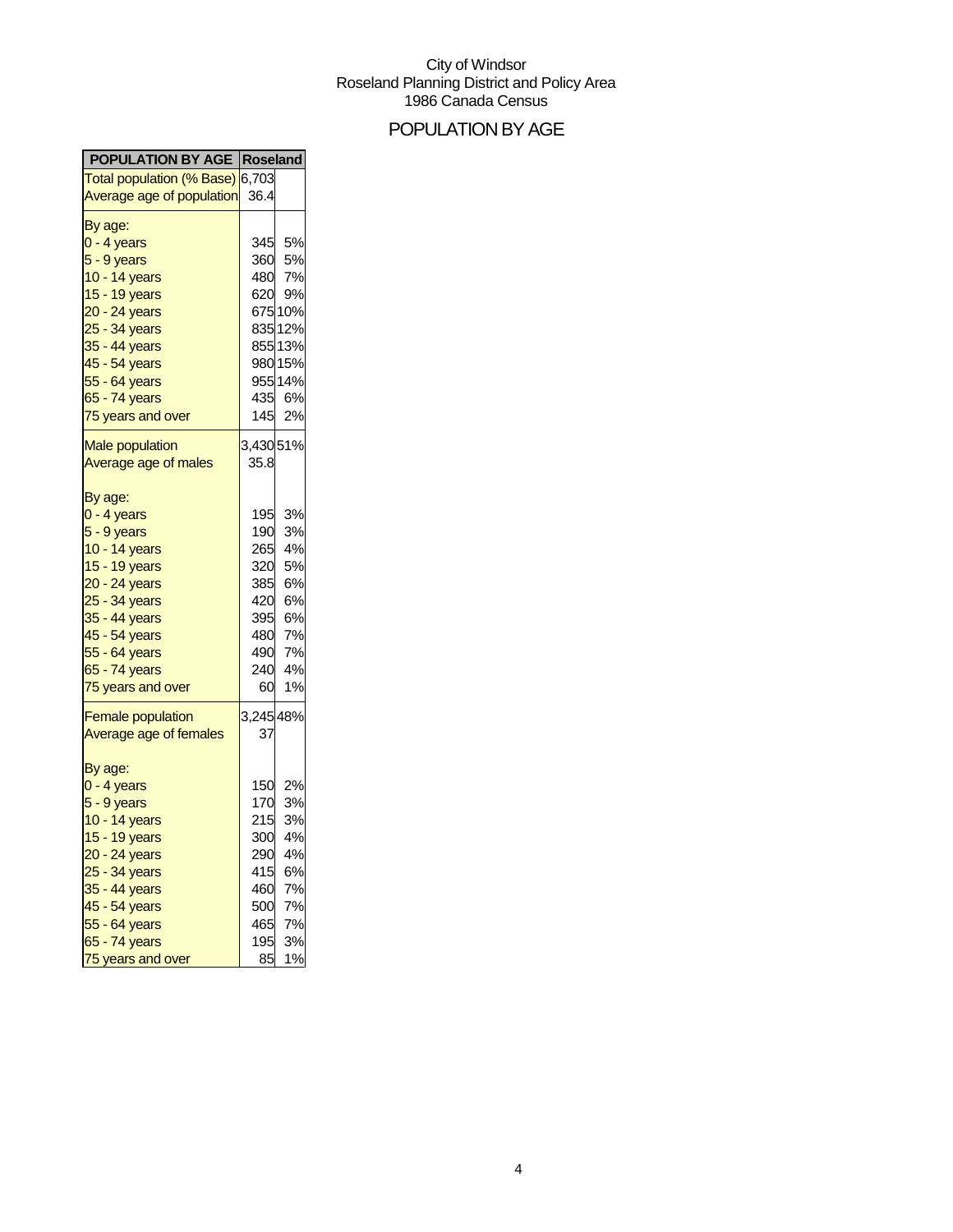## FAMILY STRUCTURE / CHILDREN

| <b>FAMILY STRUCTURE / CHILDREN Roseland</b> |           |         |
|---------------------------------------------|-----------|---------|
| Total census families (% base)              | 1,900     |         |
|                                             |           |         |
| By family structure:                        |           |         |
| <b>Total husband-wife families</b>          | 1,740 92% |         |
| With no children at home                    |           | 58031%  |
| With children at home                       | 1,16061%  |         |
| 1 child                                     |           | 41522%  |
| 2 children                                  |           | 465 24% |
| 3 or more children                          |           | 305 16% |
| Lone-parent families                        | 165       | 9%      |
| Lone male parent                            | 45        | 2%      |
| 1 child at home                             | 15        | 1%      |
| 2 children at home                          | 15        | 1%      |
| 3 or more children at home                  | 0         | 0%      |
| Lone female parent                          | 110       | 6%      |
| 1 child at home                             | 60        | 3%      |
| 2 children at home                          | 50        | 3%      |
| 3 or more children at home                  | 10        | 1%      |
| Total children at home (%base)              | 2,570     |         |
| $0 - 5$ years                               |           | 415 16% |
| $6 - 14$ years                              |           | 760 30% |
| 15 - 17 years                               |           | 355 14% |
| 18 - 24 years                               |           | 81532%  |
| 25 years and over                           |           | 215 8%  |
| Average children/family                     | 1.4       |         |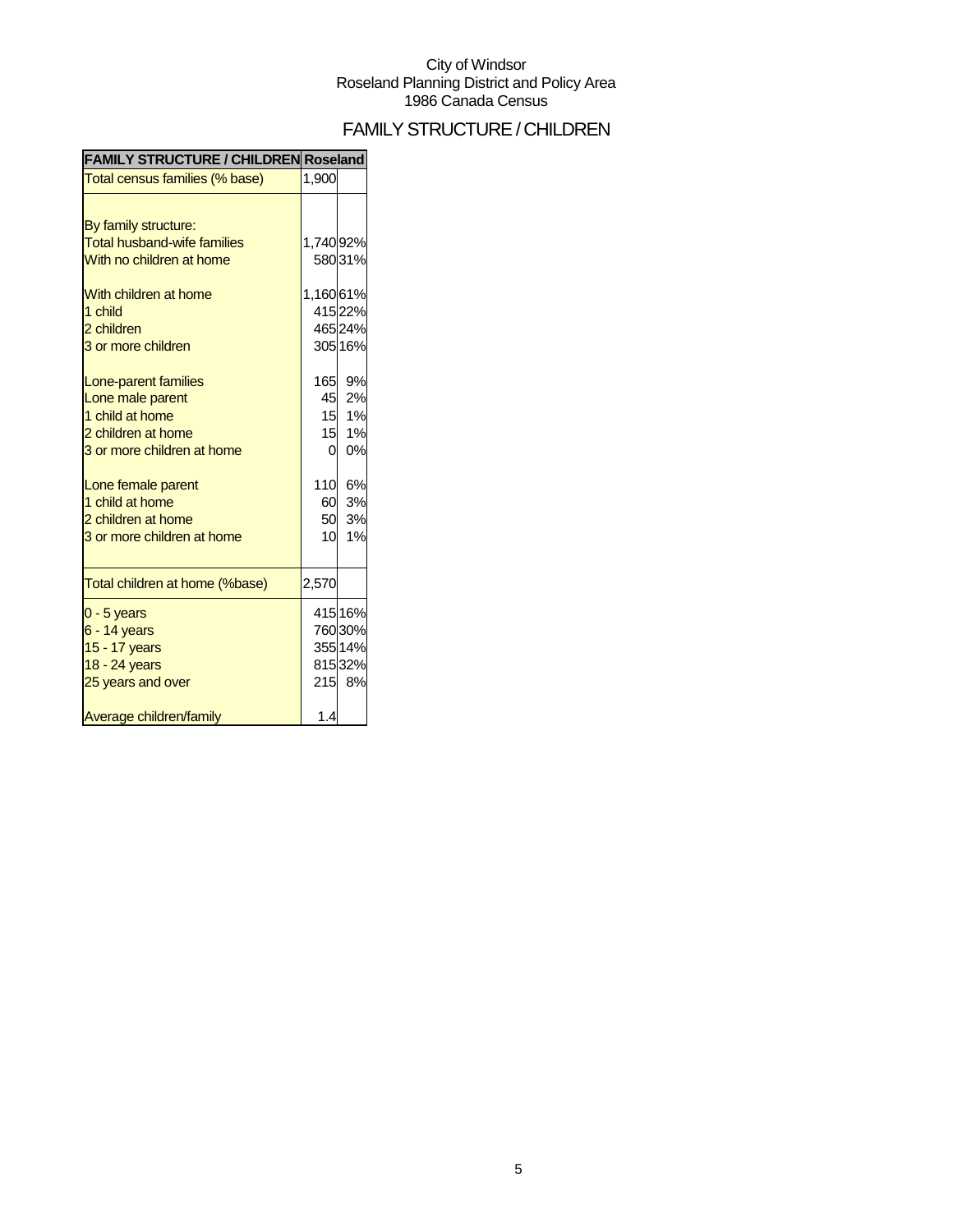## HOUSEHOLDS / MARITAL STATUS

| <b>HOUSEHOLDS / MARITAL STATUS Roseland</b>                                                                                                                                                          |                                       |                                                    |
|------------------------------------------------------------------------------------------------------------------------------------------------------------------------------------------------------|---------------------------------------|----------------------------------------------------|
| Private households (% base)                                                                                                                                                                          | 2.130                                 |                                                    |
| By size of household:<br>1 person<br>2 persons<br>3 persons<br>4 - 5 persons<br>6 or more persons                                                                                                    |                                       | 220 10%<br>605 28%<br>470 22%<br>735 35%<br>100 5% |
| By number of census families:<br>Non-family households<br><b>Family households</b><br>1 census family<br>2 or more census families<br>Persons in private households<br>Average persons per household | 1,875 88%<br>1,85587%<br>6,655<br>3.1 | 260 12%<br>20 1%                                   |
| Census families in private<br>households (% base)                                                                                                                                                    | 1,900                                 |                                                    |
| By size of census family:<br>2 person family<br>3 persons<br>4 persons<br>5 or more persons                                                                                                          |                                       | 64534%<br>470 25%<br>495 26%<br>290 15%            |
| Total population (% base)                                                                                                                                                                            | 6,705                                 |                                                    |
| By marital status, for persons<br>15 years of age and over:<br>Single (never married)<br><b>Married</b><br>Widowed<br><b>Divorced</b><br>Separated                                                   | 1,575 23%<br>3,51052%                 | 235 4%<br>115 2%<br>65 1%                          |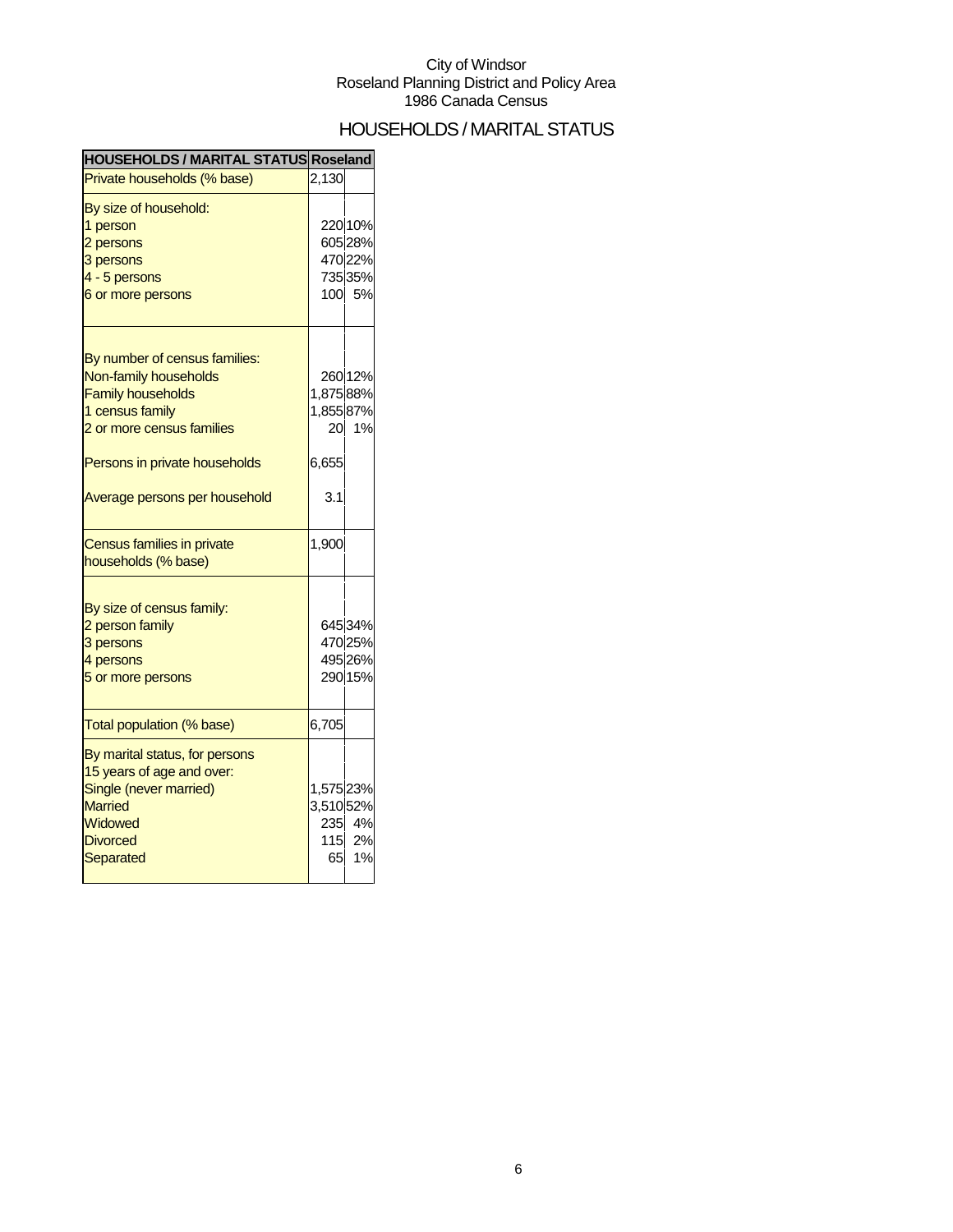### DWELLINGS

| <b>DWELLINGS</b>                   | <b>Roseland</b>       |         |
|------------------------------------|-----------------------|---------|
| Occupied dwellings (% base) 2,130  |                       |         |
|                                    |                       |         |
| By tenure:                         |                       |         |
| <b>Rented</b>                      |                       | 85 4%   |
| Owned                              | 2,035 96%             |         |
| <b>On Reserve</b>                  | 0                     | 0%      |
| By dwelling type:                  |                       |         |
| Single detached house              | 1,98593%              |         |
| Apartment 5 or more stories        | 0l                    | 0%      |
| <b>Movable dwelling</b>            |                       | 115 5%  |
| All other dwelling types           |                       | 25 1%   |
| By age of dwelling - total         | 2,130                 |         |
| <b>Constructed before 1946</b>     |                       | 160 8%  |
| 1946 - 1960                        |                       | 830 39% |
| 1961 - 1970                        |                       | 830 39% |
| 1971 - 1980                        |                       | 275 13% |
| 1981 - 1986                        |                       | 45 2%   |
|                                    |                       |         |
| Dwellings with central heat<br>Gas | 2,095 98%<br>1,96592% |         |
| Electricity                        |                       | 90 4%   |
| Oil                                |                       | 75 4%   |
| <b>Other fuels</b>                 |                       | 10 0%   |
|                                    |                       |         |
| <b>Tenant occupied households</b>  | 95                    |         |
| With rent $>=$ 30% hhld inc.       |                       | 15 16%  |
| Owner occupied households 2,010    |                       |         |
| Payments >= 30% hhld. inc.         | 165                   | 8%      |
|                                    |                       |         |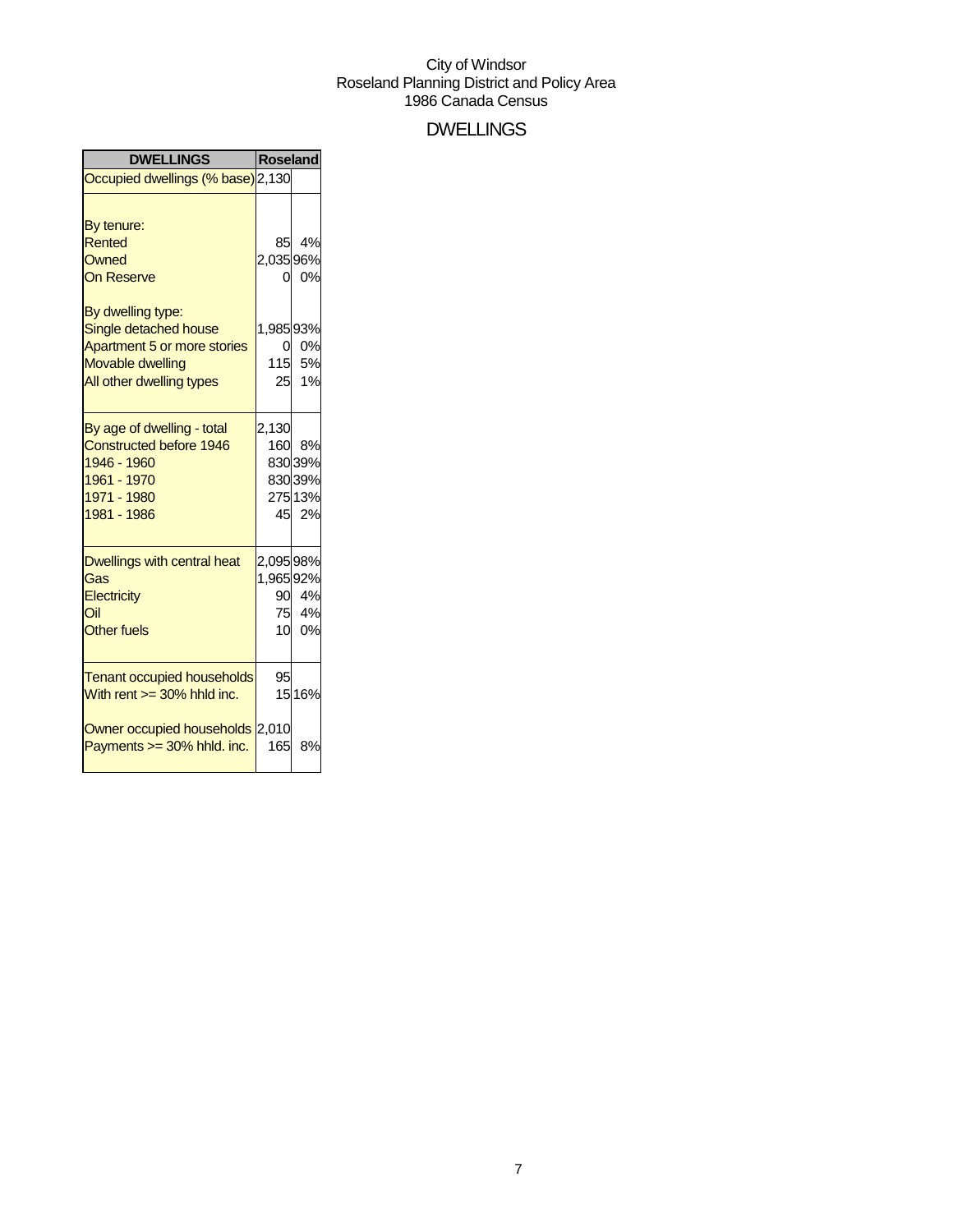## LANGUAGE - MOTHER TONGUE

| <b>LANGUAGE - MOTHER TONGUE Roseland</b> |           |        |
|------------------------------------------|-----------|--------|
| Total responses (% Base)                 | 6,685     |        |
|                                          |           |        |
| <b>Total single responses</b>            | 6,430 96% |        |
| <b>Total official languages</b>          | 5,205 78% |        |
| English                                  | 5,045 75% |        |
| French                                   |           | 160 2% |
|                                          |           |        |
| <b>Total non-official languages</b>      | 1,215 18% |        |
| German                                   |           | 185 3% |
| <b>Chinese</b>                           |           | 45 1%  |
| <b>Dutch</b>                             | 10        | 0%     |
| Polish                                   |           | 60 1%  |
| Italian                                  |           | 435 7% |
| Portuguese                               | 25        | 0%     |
| Ukrainian                                | 40        | 1%     |
| Greek                                    | 55        | 1%     |
| Languages other than above               | 235       | 4%     |
|                                          |           |        |
| <b>Total multiple responses</b>          | 255       | 4%     |
|                                          |           |        |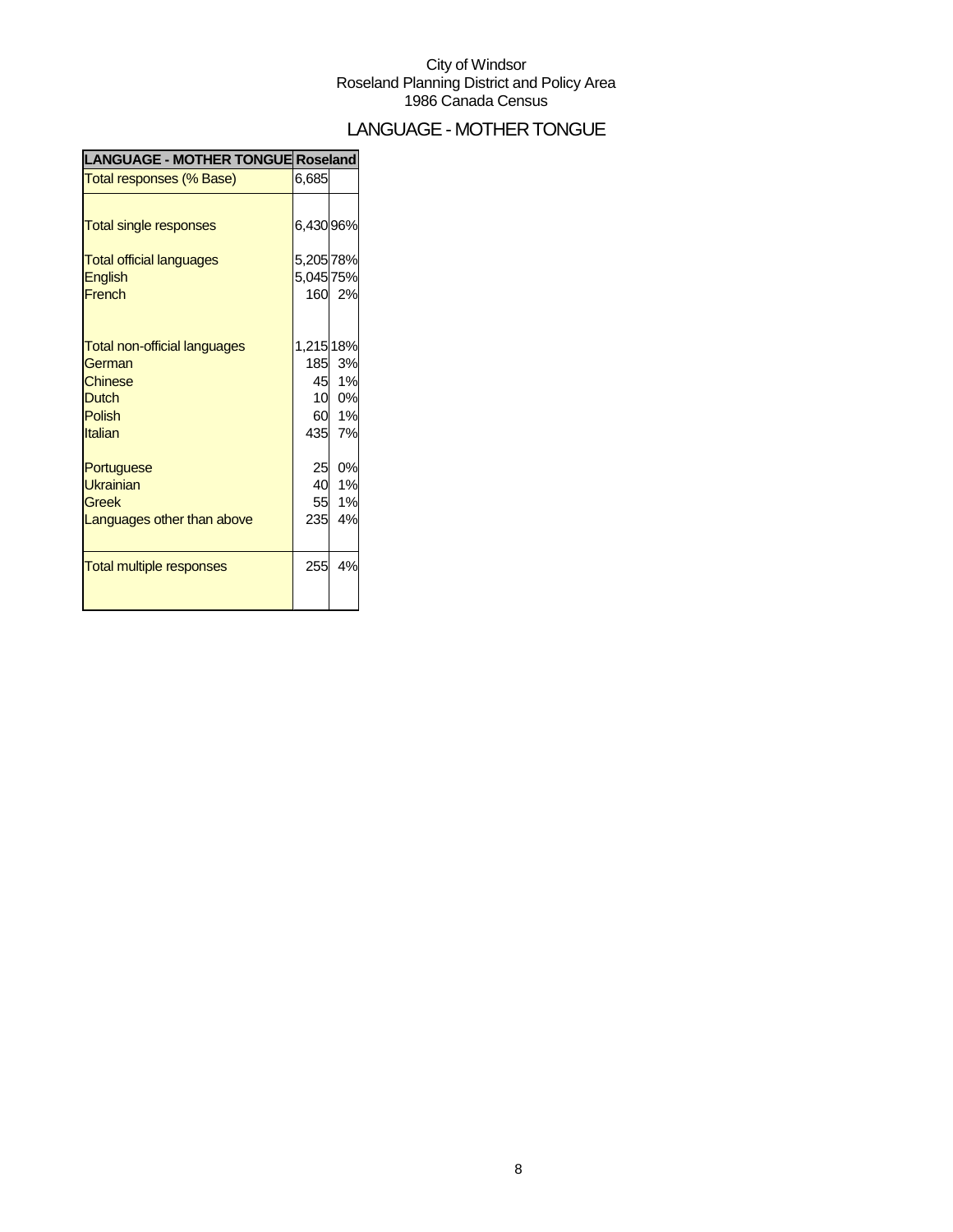## HOME LANGUAGE / ETHNIC ORIGIN

| HOME LANGUAGE / ETHNIC ORIGIN Roseland |           |         |
|----------------------------------------|-----------|---------|
| Total population (% base)              | 6,703     |         |
|                                        |           |         |
| By home language:                      |           |         |
| <b>Total single response</b>           | 6,270 94% |         |
| <b>English</b>                         | 5,81587%  |         |
| French                                 | 55        | 1%      |
| Italian                                | 205       | 3%      |
| <b>Chinese</b>                         | 35        | 1%      |
| German                                 | 40        | 1%      |
| Portuguese                             | 0         | 0%      |
| <b>Greek</b>                           |           | 5 0%    |
| Other                                  |           | 130 2%  |
| Speak more than one language           |           | 440 7%  |
|                                        |           |         |
|                                        |           |         |
| By official language:                  |           |         |
| <b>English only</b>                    | 6,09591%  |         |
| <b>French only</b>                     | 0         | 0%      |
| <b>Both English and French</b>         | 580       | 9%      |
| <b>Neither English nor French</b>      | 30        | 0%      |
|                                        |           |         |
|                                        |           |         |
| By ethnic origin:                      |           |         |
| Single origin                          | 4,355 65% |         |
| <b>British</b>                         | 1,760 26% |         |
| French                                 | 370 l     | 6%      |
| <b>Aboriginal peoples</b>              | 0l        | 0%      |
| German                                 |           | 320 5%  |
| Italian                                |           | 820 12% |
| Ukrainian                              |           | 85 1%   |
| <b>Chinese</b>                         |           | 70 1%   |
| Dutch (Netherlands)                    | 55        | 1%      |
| Other                                  |           | 860 13% |
| Reported more than one origin          | 2,350 35% |         |
|                                        |           |         |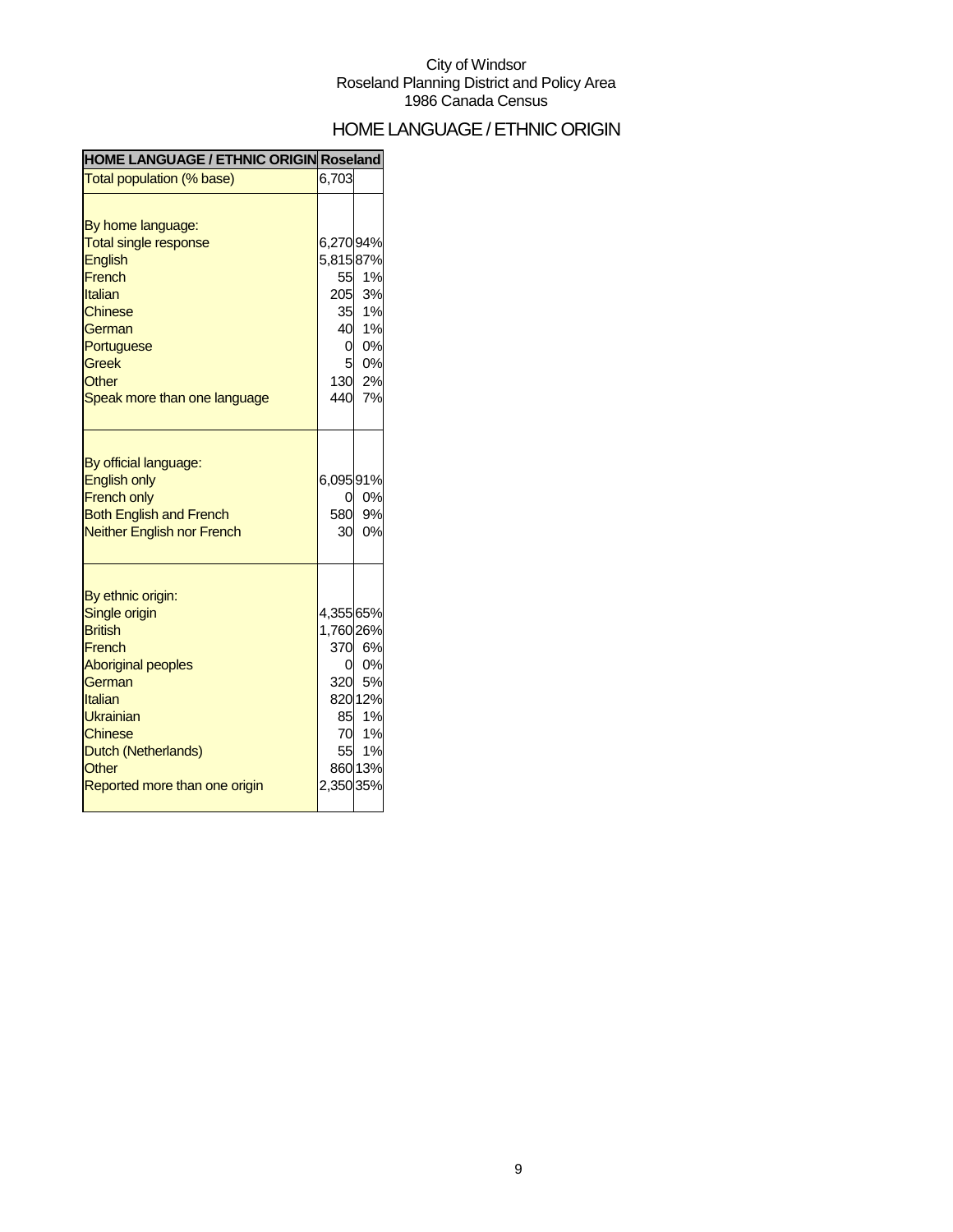### 1985 INCOME

| 1985 INCOME                             | <b>Roseland</b> |         |
|-----------------------------------------|-----------------|---------|
| Total households (% Base)               | 2,125           |         |
| By household income:                    |                 |         |
| <b>Negative Income</b>                  | 0               | 0%      |
| $$0 - 9,999$                            | 125             | 6%      |
| \$10,000 - 19,999                       | 184             | 9%      |
| \$20,000 - 29,999                       |                 | 244 11% |
| \$30,000 - 39,999                       |                 | 297 14% |
| \$40,000 - 49,999                       |                 | 354 17% |
| \$50,000 - 59,999                       |                 | 253 12% |
| \$60,000 - 69,999                       | 185             | 9%      |
| \$70,000 - 79,999                       | 160             | 8%      |
| \$80,000 - 99,999                       | 149             | 7%      |
| \$100,000 and over                      | 153             | 7%      |
| Aggr. household income (\$'000) 110,613 |                 |         |
| Average household income \$             | 52,053          |         |
| Males 15 yrs+ with income               | 2,625           |         |
| Aggregate income (\$'000)               | 80,903          |         |
| Average total income \$                 | 30,820          |         |
| Females 15 yrs+ with income             | 2,210           |         |
| Aggregate income (\$'000)               | 31,614          |         |
| Average total income \$                 | 14,305          |         |
| Males 15 yrs+ with employ.inc           | 2,245           |         |
| Aggregate income (\$'000)               | 68,125          |         |
| Average employment income \$            | 30,345          |         |
|                                         |                 |         |
| Females 15 yrs+ with emp.inc.           | 1,700           |         |
| Aggregate income (\$'000)               | 24,099          |         |
| Average employment income \$            | 14,176          |         |
| <b>Number of census families</b>        | 1,895           |         |
| Aggr. family income (\$'000)            | 103,495         |         |
| Average family income \$                | 54,615          |         |
| Unattached individ, with inc.           | 280             |         |
| Aggregate income (\$'000)               | 5,107           |         |
| Average individual income \$            | 18,239          |         |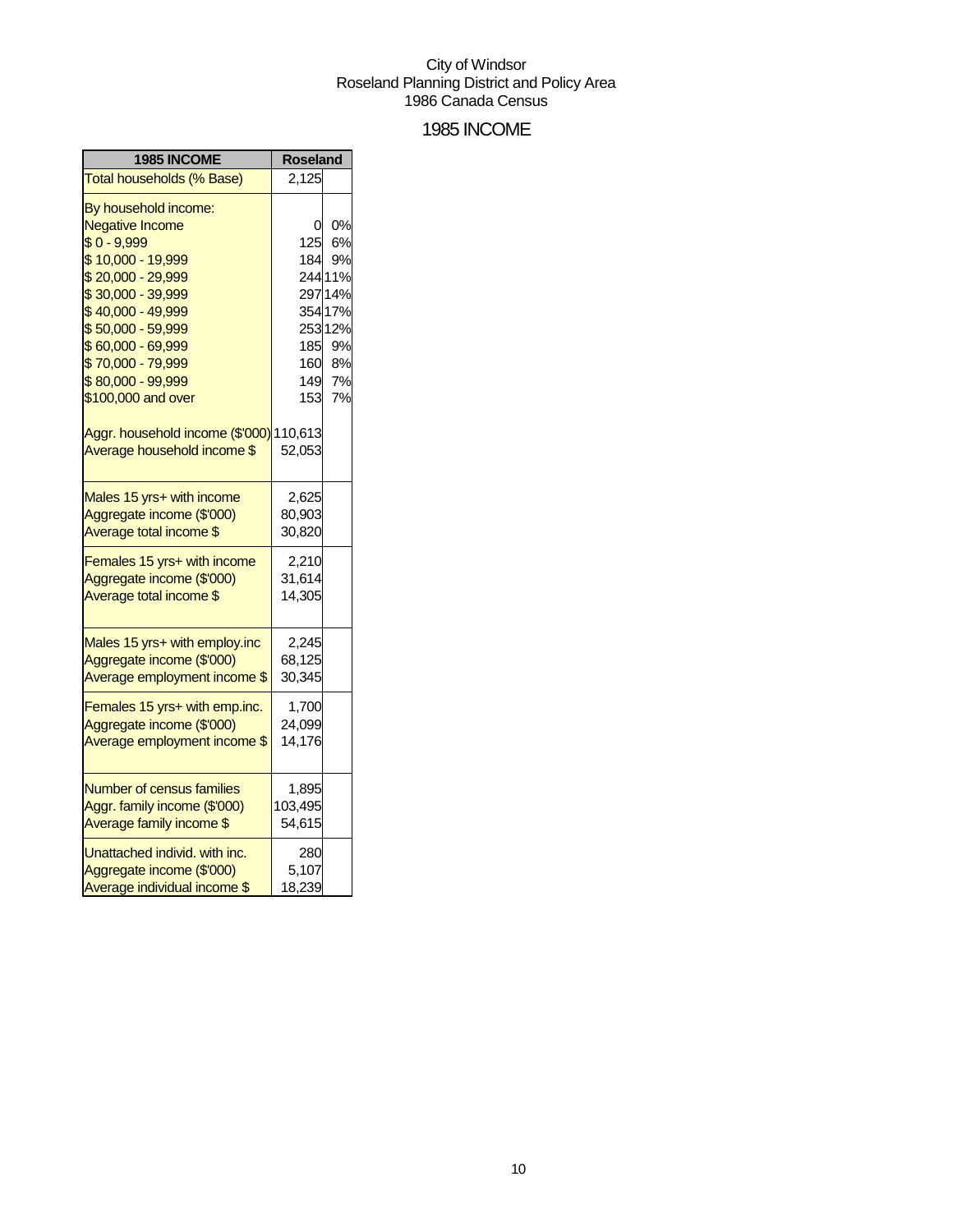## IMMIGRATION/MOBILITY

| <b>IMMIGRATION/MOBILITY</b>      | <b>Roseland</b> |         |
|----------------------------------|-----------------|---------|
| <b>Total population (% Base)</b> | 6,705           |         |
| By citizenship:                  |                 |         |
| Canadian                         | 6,38095%        |         |
| <b>Other than Canadian</b>       | 325             | 5%      |
|                                  |                 |         |
| By immigration status:           |                 |         |
| Non-immigrant population         | 5,11576%        |         |
| Born in province of res.         | 4,665 70%       |         |
| Born in another province         | 430             | 6%      |
| Immigrant population             | 1,595 24%       |         |
| <b>United States of America</b>  | 175             | 3%      |
| <b>Other Americas</b>            |                 | 10 0%   |
| <b>United Kingdom</b>            | 305             | 5%      |
| <b>Other Europe</b>              |                 | 865 13% |
| Africa                           | 20              | 0%      |
| Asia                             | 190             | 3%      |
| Other                            | 20              | 0%      |
| Immigrant population - total     | 1,595           |         |
| By period of immigration:        |                 |         |
| Before 1946                      |                 | 175 11% |
| 1946 - 1966                      |                 | 95560%  |
| 1967 - 1977                      |                 | 320 20% |
| 1978 - 1982                      | 125             | 8%      |
| 1983 - 1986                      | 25              | 2%      |
|                                  |                 |         |
| By age at time of immigration:   |                 |         |
| $0 - 4$ years                    |                 | 245 15% |
| 5 - 19 years                     |                 | 52533%  |
| 20 years and over                |                 | 83052%  |
| By mobility status:              |                 |         |
| Persons 5 years and over         | 6,355           |         |
| Non-movers (same address)        | 4,675 74%       |         |
| <b>Movers</b>                    | 1,685 27%       |         |
| Non-migrants (same place)        |                 | 900 14% |
| <b>Migrants</b>                  |                 | 775 12% |
| From same province               | 525             | 8%      |
| From other province              | 80              | 1%      |
| From outside Canada              | 155             | 2%      |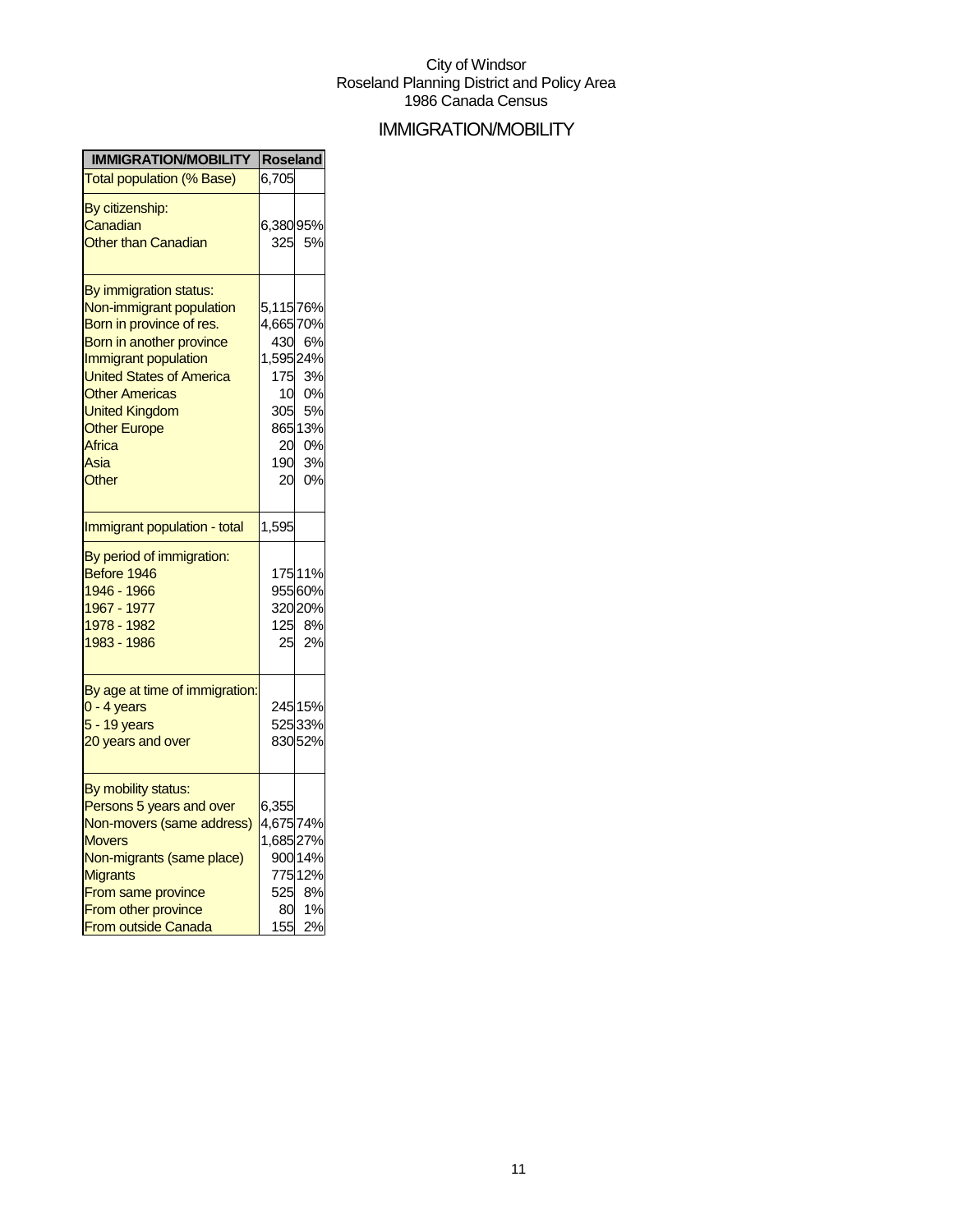## EDUCATION/QUALIFICATIONS

| <b>EDUCATION/QUALIFICATIONS Roseland</b>                                                                                                                                                                                                                                                                                                                                  |                                                                        |                                                                                    |
|---------------------------------------------------------------------------------------------------------------------------------------------------------------------------------------------------------------------------------------------------------------------------------------------------------------------------------------------------------------------------|------------------------------------------------------------------------|------------------------------------------------------------------------------------|
| Total population 15+ years                                                                                                                                                                                                                                                                                                                                                | 5,505                                                                  |                                                                                    |
| By highest level of schooling:<br>Less than grade 9<br>Grade 9 - 13, no sec. cert.<br>Grade 9 - 13, second. cert.<br>Trade certificate/diploma<br>University without degree<br>University with degree                                                                                                                                                                     | 1,395 25%<br>1,455 26%                                                 | 525 10%<br>660 12%<br>735 13%<br>730 13%                                           |
| Postsecondary educated<br>population - total (% Base)                                                                                                                                                                                                                                                                                                                     | 2,065                                                                  |                                                                                    |
| By field of study:                                                                                                                                                                                                                                                                                                                                                        |                                                                        |                                                                                    |
| Male with postsecondary educ.<br>Education/recreat./counsell.<br>Fine and applied arts<br>Humanities & related fields<br>Social sciences & rel. field<br>Commerce/management/bus.adm.<br>Agricult. & biolog. sciences<br>Engineering & applied scienc<br>Technic.& trades (eng & sci)<br>Health prof. science & tech.<br>Mathematics & phys. sciences<br>All other        | 1,160 56%<br>65<br>15<br>65<br>105<br>190<br>20<br>85<br>60<br>50<br>0 | 3%<br>1%<br>3%<br>5%<br>9%<br>1%<br>4%<br>51025%<br>3%<br>2%<br>0%                 |
| Female with postsecond. educ.<br>Education/recreat./counsell.<br>Fine and applied arts<br>Humanities & related fields<br>Social sciences & rel. field<br>Commerce/management/bus.adm.<br>Agricult. & biolog. sciences<br>Engineering & applied scienc<br>Technic.& trades (eng & sci)<br>Health prof. science & tech.<br>Mathematics & phys. sciences<br><b>All other</b> | 110<br>80<br>55<br>90<br>35<br>5 <br>15<br>35<br>5                     | 90544%<br>5%<br>4%<br>3%<br>4%<br>260 13%<br>2%<br>0%<br>1%<br>205 10%<br>2%<br>0% |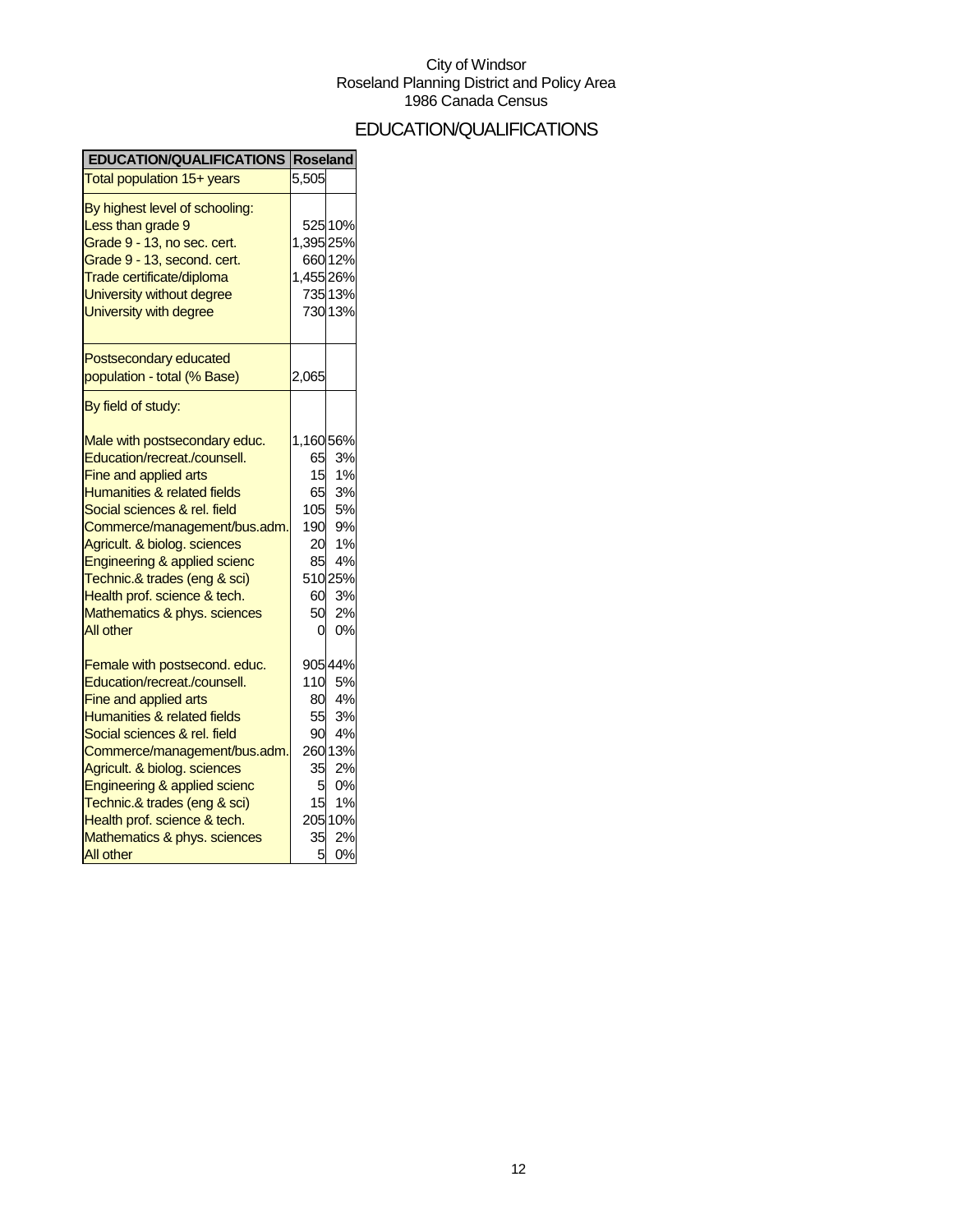## LABOUR FORCE

| <b>LABOUR FORCE</b>                                                                                                                                                                        | <b>Roseland</b>                                                  |                   |
|--------------------------------------------------------------------------------------------------------------------------------------------------------------------------------------------|------------------------------------------------------------------|-------------------|
| Total population 15+ years<br>Total labour force 15+ years<br><b>Employed</b><br><b>Unemployed</b><br>Persons not in labour force<br><b>Participation rate</b><br><b>Unemployment rate</b> | 5,520<br>3,785 69%<br>3,505 63%<br>1,70531%<br>68.57<br>7.4      | 280 5%            |
| Male population 15+ years<br><b>Labour force</b><br><b>Employed</b><br><b>Unemployed</b><br>Not in labour force<br><b>Participation rate</b><br><b>Unemployment rate</b>                   | 2,795 51%<br>2,170 39%<br>2,03537%<br>77.64<br>5.99              | 130 2%<br>620 11% |
| Female population 15+ years<br><b>Labour force</b><br><b>Employed</b><br><b>Unemployed</b><br>Not in labour force<br><b>Participation rate</b><br><b>Unemployment rate</b>                 | 2,72549%<br>1,620 29%<br>1,470 27%<br>1,085 20%<br>59.45<br>9.26 | 150 3%            |
| Males- all classes of worker<br><b>Paid worker</b><br>Self-employed<br>Females- all classes of worker 1,645<br><b>Paid worker</b><br>Self-employed                                         | 2,195<br>2,040 93%<br>1,545 94%                                  | 120 5%<br>40 2%   |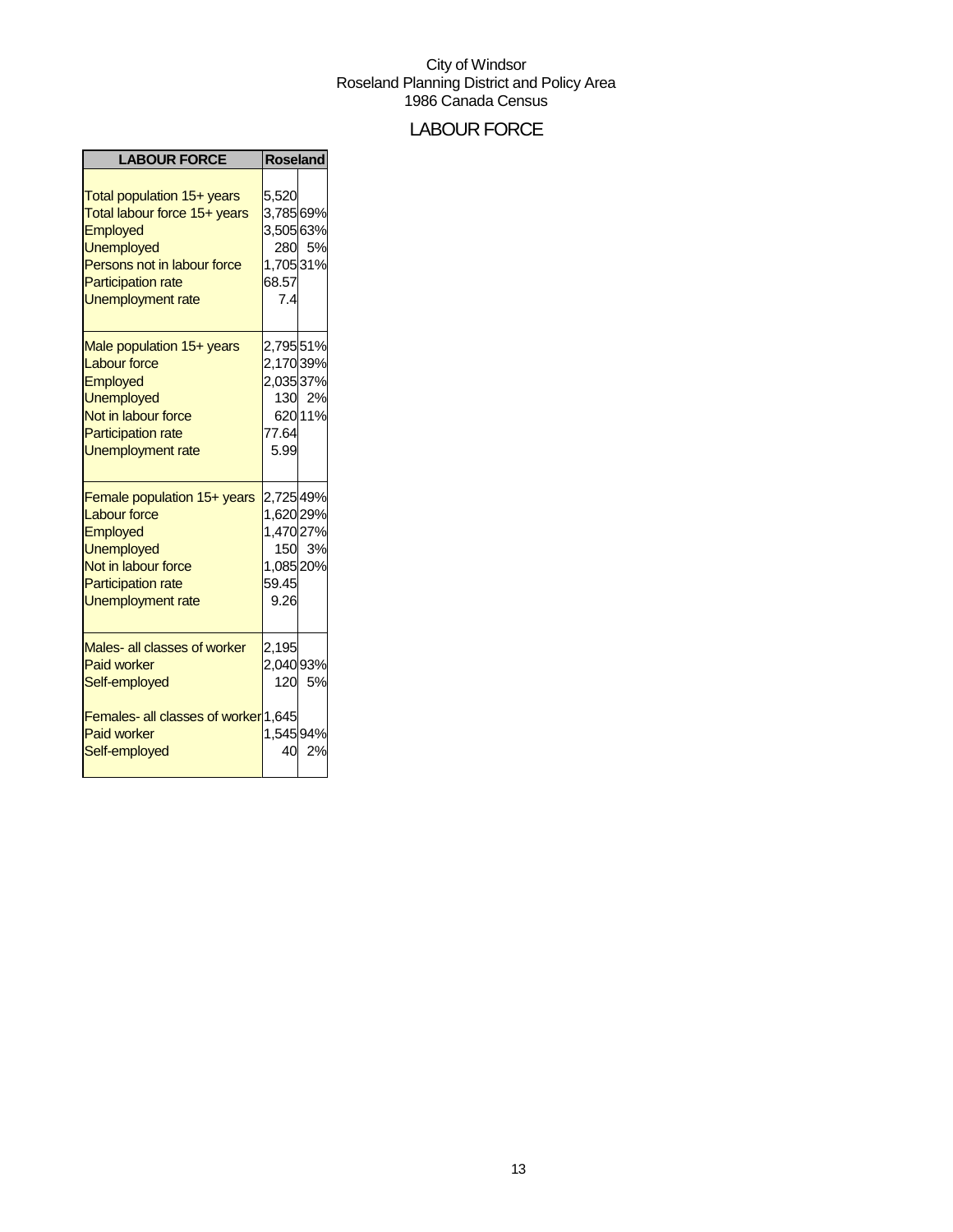## INDUSTRY/OCCUPATION

| <b>INDUSTRY/OCCUPATION</b>             | <b>Roseland</b> |         |
|----------------------------------------|-----------------|---------|
| perienced labour force                 |                 |         |
| By Industry: (% Base)                  | 3,740           |         |
| <b>Agricultural &amp; rel.services</b> | 15              | 0%      |
| Other primary industries               | 10              | 0%      |
| Manufacturing                          | 1,090 29%       |         |
| Construction                           | 235             | 6%      |
| <b>Transportation &amp; storage</b>    | 90              | 2%      |
| Communication & oth. utility           | 65              | 2%      |
| <b>Wholesale trade</b>                 | 105             | 3%      |
| <b>Retail trade</b>                    |                 | 480 13% |
| <b>Finance and insurance</b>           | 65              | 2%      |
| Real estate & insur. agents            | 80              | 2%      |
| <b>Business service</b>                | 185             | 5%      |
| Government service                     | 130             | 3%      |
| <b>Educational service</b>             |                 | 380 10% |
| <b>Health &amp; social service</b>     | 295             | 8%      |
| Accommodation, food, beverag           | 290             | 8%      |
| Other service industries               | 215             | 6%      |
| <b>Experienced labour force</b>        |                 |         |
| by occupation: (% Base)                | 3,740           |         |
| Managerial, administrative             |                 | 440 12% |
| Nat. science, eng. & math.             | 170             | 5%      |
| Soc. sc., religion & artist.           | 195             | 5%      |
| <b>Teaching &amp; related</b>          | 235             | 6%      |
| Medicine & health                      | 235             | 6%      |
| <b>Clerical &amp; related</b>          |                 | 635 17% |
| <b>Sales</b>                           | 330             | 9%      |
| Service                                |                 | 445 12% |
| <b>Farming &amp; horticultural</b>     | 20              | 1%      |
| Other primary industries               | 5               | 0%      |
| Processing                             | 75              | 2%      |
| Machining & related                    | 185             | 5%      |
| Prod. fabric./assemb./repair           |                 | 440 12% |
| <b>Construction trades</b>             | 180             | 5%      |
| Transport equipmnt. operat.            | 75              | 2%      |
| Material handling & related            | 40              | 1%      |
| Oth. crafts & equip. operat.           | 30              | 1%      |
| Occupations not classified             | 40              | 1%      |
|                                        |                 |         |